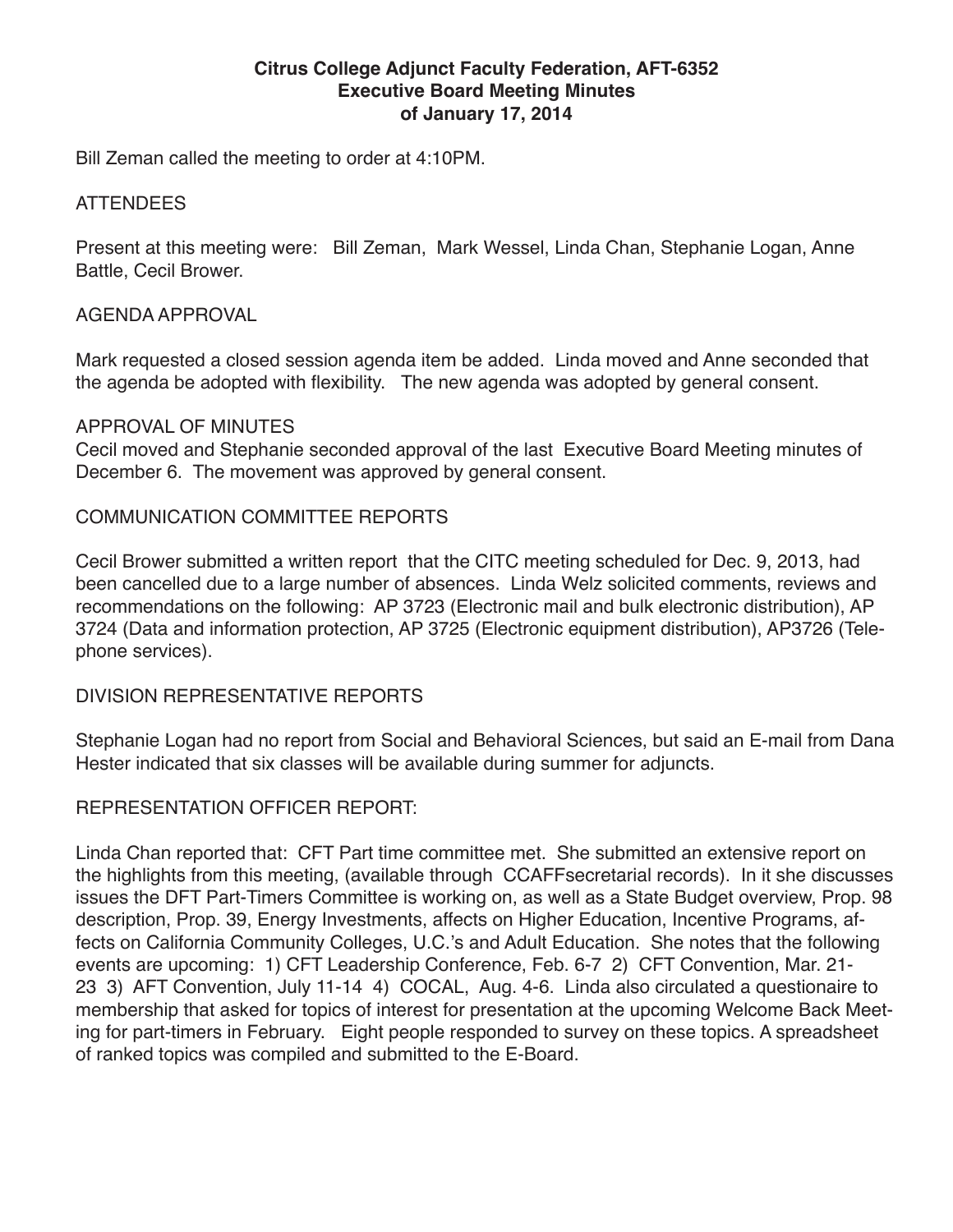# SECRETARY/TREASURER AND COMMUNICATIONS REPORT

a) Mark Wessel reported that the District's Detailed Deduction Report issued 1/2/14 for the period ending 12/31/13, showed 291 part-timers with total revenue deposited to the general fund of \$8,436.48 The average contribution per member is \$28.99. b) There is \$9,972.94 in the COPE Account. \$157.00 was deposited to the account in December. 17 employees are contributing to this account for an average contribution of \$9.24. c) Bank statements have been *reconciled.*  There's an error of 0.40 in the bank's favor that is yet to be found. The General Fund checkbook balance before current obligations are paid is \$73,018.98. d) There is \$9,972.94 in the COPE account. e) John Pooley has been provided with information necessary to complete 1099 forms before taw time. f) Newsletter submissions to the Communications Awards contest for CFT are going to be sent in as soon as Bill signs the form, (ahead of the deadline). g) The website is up to date with its entries, but some formatting problems with new column entries could use some assistance. Volunteers are being solicited. (Linda?) h) Anne and Mark got together to go over membership numbers and determine whether or not her figures could be used to adjust percap payments.

# VICE PRESIDENT'S REPORT

 a) Anne submitted a final draft of the *Agency Fee form and Explanation* to be added into membership packets has been drafted. b) Welcome Back is being organized.

# CFT FIELD REP REPORT

Karen Curtis was not present.

# PRESIDENT'S REPORT

Bill a) Bill met with Dr. Sammis.

The *Memorandum of Understanding* on addition of Non-Credit Faculty to our bargaining unit has been obtained. Dr. Sammis is operating under the impression that the District doesn't have to negotiate their contract in the upcoming round of negotiations. Linda thinks the District needs to negotiate when requested that they do so. Consideration of this issue continues.

# DISCUSSION / ACTION ITEMS

1. Schedule Spring meetings: March 21 at convention; April 25, May 30, June 20. Tentative July 25-27 Retreat. Welcome Back for Fall: August 20 or 21

. 3. Planning Welcome Back:

Plan A:

- 4:45-5:00 Refreshments
- 5:00-5:30 Union Meeting
- 5:30-5:45 Dr. Perri
- 5:45-6:15 Group Workshop: Safety / Student Discipline / Handling Emergencies
- 6:15-6:30 Break
- 6:30-7:00 Syllabi best practices